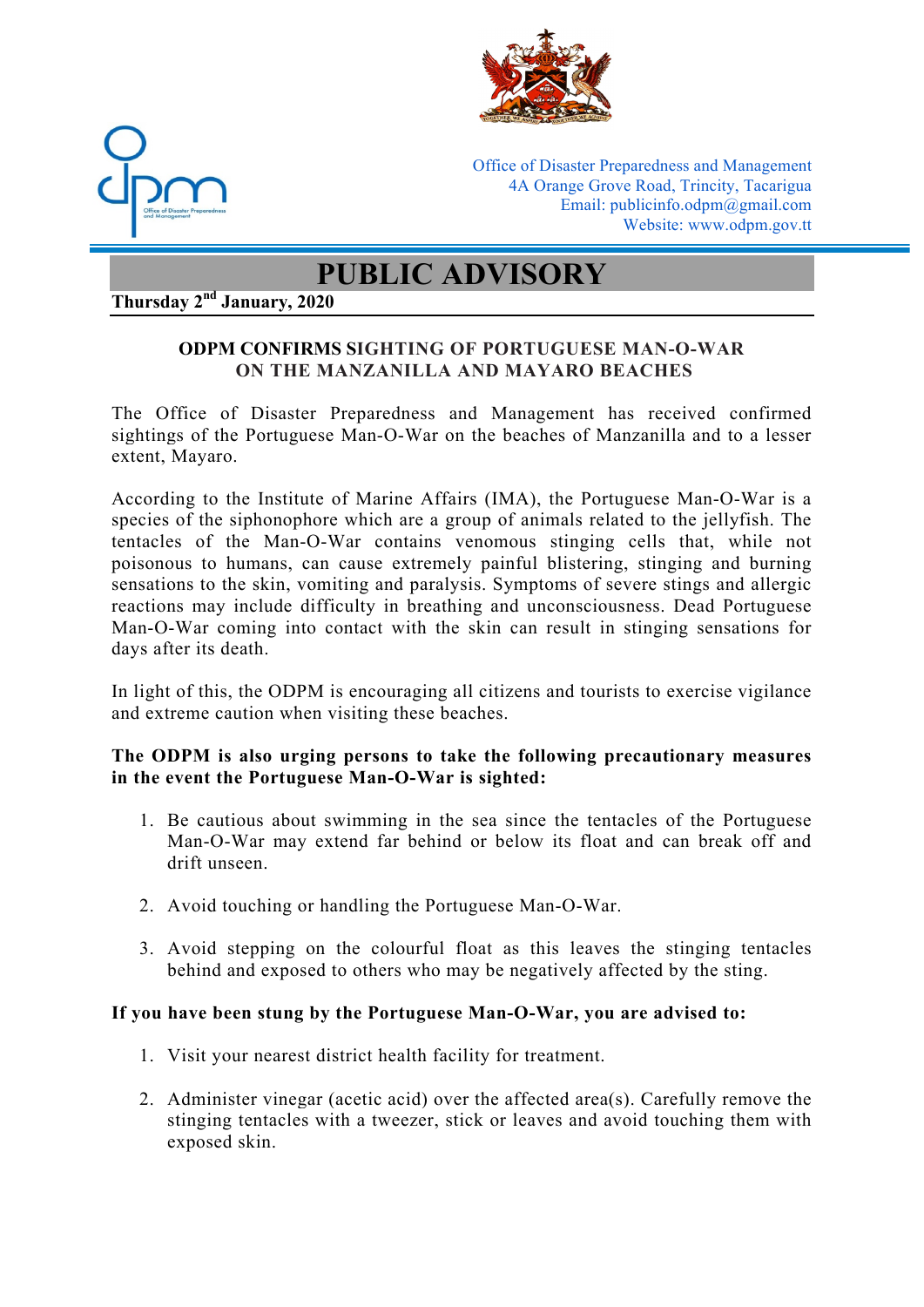- 3. Avoid rubbing or applying fresh water to the affected area as this may cause untriggered cells to fire and stinging to continue.
- 4. Immerse the affected area in non-scalding hot water for 30-45 minutes.

Persons are advised to report sightings of the Portuguese Man-O-War to their respective Disaster Management Unit of the Ministry of Rural Development and Local Government or the Tobago Emergency Management Agency (TEMA).

The Sangre Grande Regional Corporation and the Mayaro/Rio Claro Regional Corporation are currently monitoring the situation.